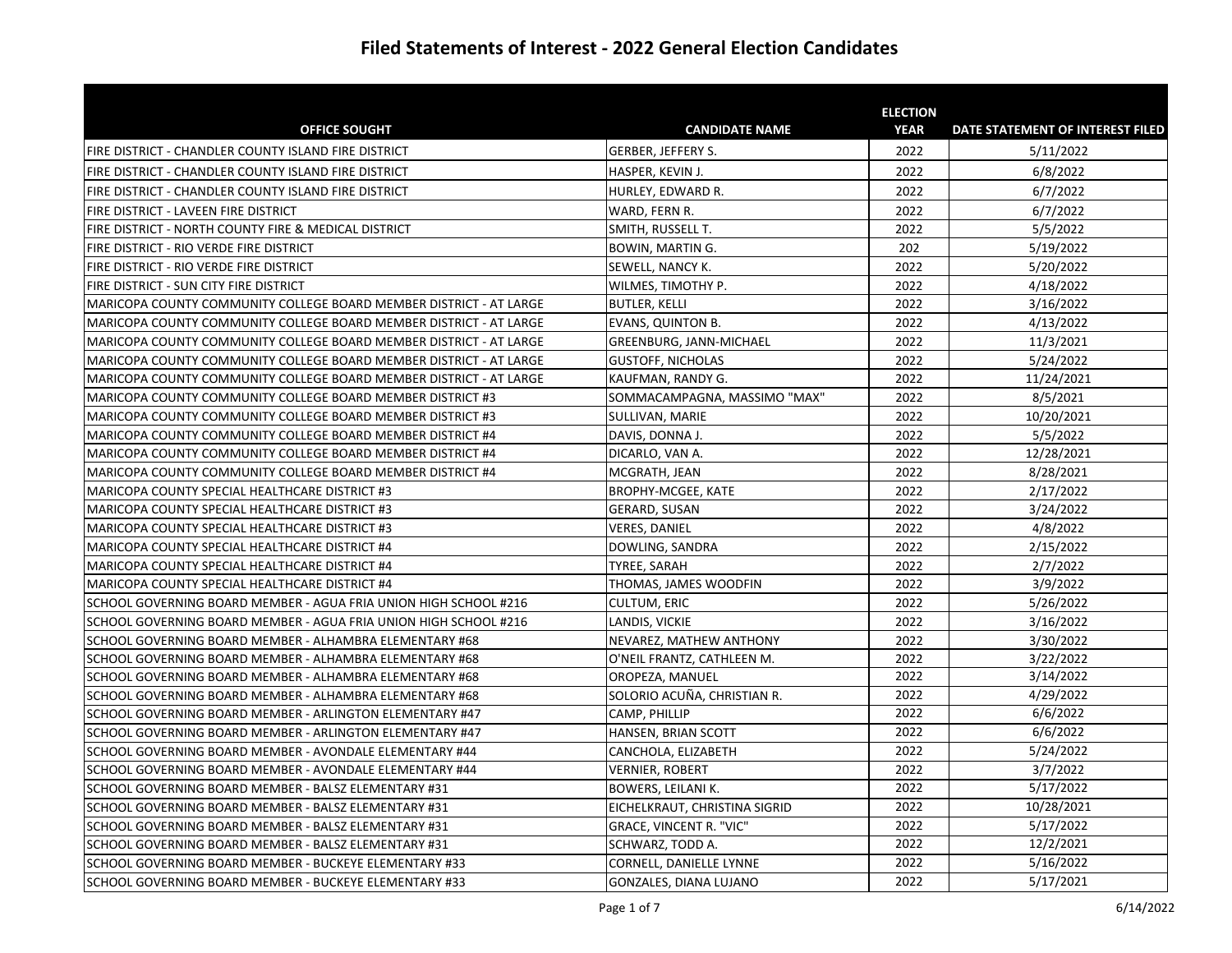|                                                           |                                 | <b>ELECTION</b> |                                  |
|-----------------------------------------------------------|---------------------------------|-----------------|----------------------------------|
| <b>OFFICE SOUGHT</b>                                      | <b>CANDIDATE NAME</b>           | <b>YEAR</b>     | DATE STATEMENT OF INTEREST FILED |
| SCHOOL GOVERNING BOARD MEMBER - BUCKEYE ELEMENTARY #33    | HUNT, BARBARA JANE              | 2022            | 3/2/2022                         |
| SCHOOL GOVERNING BOARD MEMBER - BUCKEYE ELEMENTARY #33    | JOHNSON, SUSAN                  | 2022            | 1/24/2022                        |
| SCHOOL GOVERNING BOARD MEMBER - BUCKEYE ELEMENTARY #33    | RAGSDALE, GINA                  | 2022            | 3/11/2022                        |
| SCHOOL GOVERNING BOARD MEMBER - BUCKEYE UNION #201        | MADDEN, NATHAN GAGE             | 2022            | 2/14/2022                        |
| SCHOOL GOVERNING BOARD MEMBER - CARTWRIGHT ELEMENTARY #83 | HERNANDEZ, LYDIA                | 2022            | 2/16/2022                        |
| SCHOOL GOVERNING BOARD MEMBER - CAVE CREEK UNIFIED #93    | <b>BROWN, SCOTT</b>             | 2022            | 10/7/2021                        |
| SCHOOL GOVERNING BOARD MEMBER - CAVE CREEK UNIFIED #93    | <b>BUNKERS, BRIAN</b>           | 2022            | 1/11/2022                        |
| SCHOOL GOVERNING BOARD MEMBER - CAVE CREEK UNIFIED #93    | CUMMENS, CYNTHIA                | 2022            | 11/12/2021                       |
| SCHOOL GOVERNING BOARD MEMBER - CAVE CREEK UNIFIED #93    | JONES-RYAN, MAUREEN             | 2022            | 3/14/2022                        |
| SCHOOL GOVERNING BOARD MEMBER - CAVE CREEK UNIFIED #93    | MACAULEY, THOMAS P.             | 2022            | 1/26/2022                        |
| SCHOOL GOVERNING BOARD MEMBER - CAVE CREEK UNIFIED #93    | ULMER, JACKIE LYNN              | 2022            | 4/8/2022                         |
| SCHOOL GOVERNING BOARD MEMBER - CHANDLER UNIFIED #80      | <b>BRUNER, LARA</b>             | 2022            | 5/12/2022                        |
| SCHOOL GOVERNING BOARD MEMBER - CHANDLER UNIFIED #80      | FLORES, MICHAEL S.              | 2022            | 2/24/2022                        |
| SCHOOL GOVERNING BOARD MEMBER - CHANDLER UNIFIED #80      | EIDSON, NICOLE M.               | 2022            | 10/13/2021                       |
| SCHOOL GOVERNING BOARD MEMBER - CHANDLER UNIFIED #80      | ESTES, MARILOU                  | 2022            | 2/7/2022                         |
| SCHOOL GOVERNING BOARD MEMBER - CHANDLER UNIFIED #80      | GOLLA, CHARLOTTE, R.            | 2022            | 6/7/2021                         |
| SCHOOL GOVERNING BOARD MEMBER - CHANDLER UNIFIED #80      | MARKOWSKY, CRYSTAL LYNN         | 2022            | 3/15/2022                        |
| SCHOOL GOVERNING BOARD MEMBER - CHANDLER UNIFIED #80      | ROHRS, KURT                     | 2022            | 8/27/2021; 06/01/2022            |
| SCHOOL GOVERNING BOARD MEMBER - CHANDLER UNIFIED #80      | SERRANO, MARTHA PATTI           | 2022            | 3/4/2022                         |
| SCHOOL GOVERNING BOARD MEMBER - CHANDLER UNIFIED #80      | YOUNG, MATT                     | 2022            | 3/17/2022                        |
| SCHOOL GOVERNING BOARD MEMBER - CREIGHTON ELEMENTARY #14  | ALLEY, HANNAH                   | 2022            | 3/29/2022                        |
| SCHOOL GOVERNING BOARD MEMBER - CREIGHTON ELEMENTARY #14  | CARRILLO DAHL, SOPHIA           | 2022            | 10/6/2021                        |
| SCHOOL GOVERNING BOARD MEMBER - CREIGHTON ELEMENTARY #14  | GIPSON MCLEAN, KATHERINE CLAIRE | 2022            | 1/28/2022                        |
| SCHOOL GOVERNING BOARD MEMBER - DEER VALLEY UNIFIED #97   | ALVARADO. DAVID M.              | 2022            | 7/30/2021;09/22/2021             |
| SCHOOL GOVERNING BOARD MEMBER - DEER VALLEY UNIFIED #97   | <b>BECKMAN, CRAIG</b>           | 2022            | $\frac{4}{28}$ /2022             |
| SCHOOL GOVERNING BOARD MEMBER - DEER VALLEY UNIFIED #97   | <b>BOUIE, TONY V.</b>           | 2022            | 8/16/2021                        |
| SCHOOL GOVERNING BOARD MEMBER - DEER VALLEY UNIFIED #97   | CARVER, JR., PAUL ALAN          | 2022            | 11/15/2021                       |
| SCHOOL GOVERNING BOARD MEMBER - DEER VALLEY UNIFIED #97   | HOLEHAN-KOPAS, MELODY           | 2022            | 7/23/2021                        |
| SCHOOL GOVERNING BOARD MEMBER - DEER VALLEY UNIFIED #97   | PETRIE, CHRISTOPHER J.          | 2022            | 12/9/2021                        |
| SCHOOL GOVERNING BOARD MEMBER - DEER VALLEY UNIFIED #97   | PULLEY, DONNA                   | 2022            | 2/23/2022                        |
| SCHOOL GOVERNING BOARD MEMBER - DEER VALLEY UNIFIED #97   | SIMACEK, STEPHANIE NICOLE       | 2022            | 4/25/2022                        |
| SCHOOL GOVERNING BOARD MEMBER - DEER VALLEY UNIFIED #97   | TREJO, JESSICA C.               | 2022            | 7/23/2021                        |
| SCHOOL GOVERNING BOARD MEMBER - DYSART UNIFIED #89        | ARTHUR, MISTY C.                | 2022            | 3/18/2022                        |
| SCHOOL GOVERNING BOARD MEMBER - DYSART UNIFIED #89        | CONIAM, THOMAS WILLIAM          | 2022            | 5/5/2022                         |
| SCHOOL GOVERNING BOARD MEMBER - DYSART UNIFIED #89        | DENSMORE, DAWN                  | 2022            | 10/28/2021                       |
| SCHOOL GOVERNING BOARD MEMBER - DYSART UNIFIED #89        | DRAKE, JENNIFER                 | 2022            | 8/27/2021                        |
| SCHOOL GOVERNING BOARD MEMBER - DYSART UNIFIED #89        | MOLLICA, CHRISTINA E.           | 2022            | 2/28/2022                        |
| SCHOOL GOVERNING BOARD MEMBER - DYSART UNIFIED #89        | ORTEGA, JAMIE                   | 2022            | 3/21/2022                        |
| SCHOOL GOVERNING BOARD MEMBER - DYSART UNIFIED #89        | POLK, JON                       | 2022            | 9/27/2021;10/21/2021             |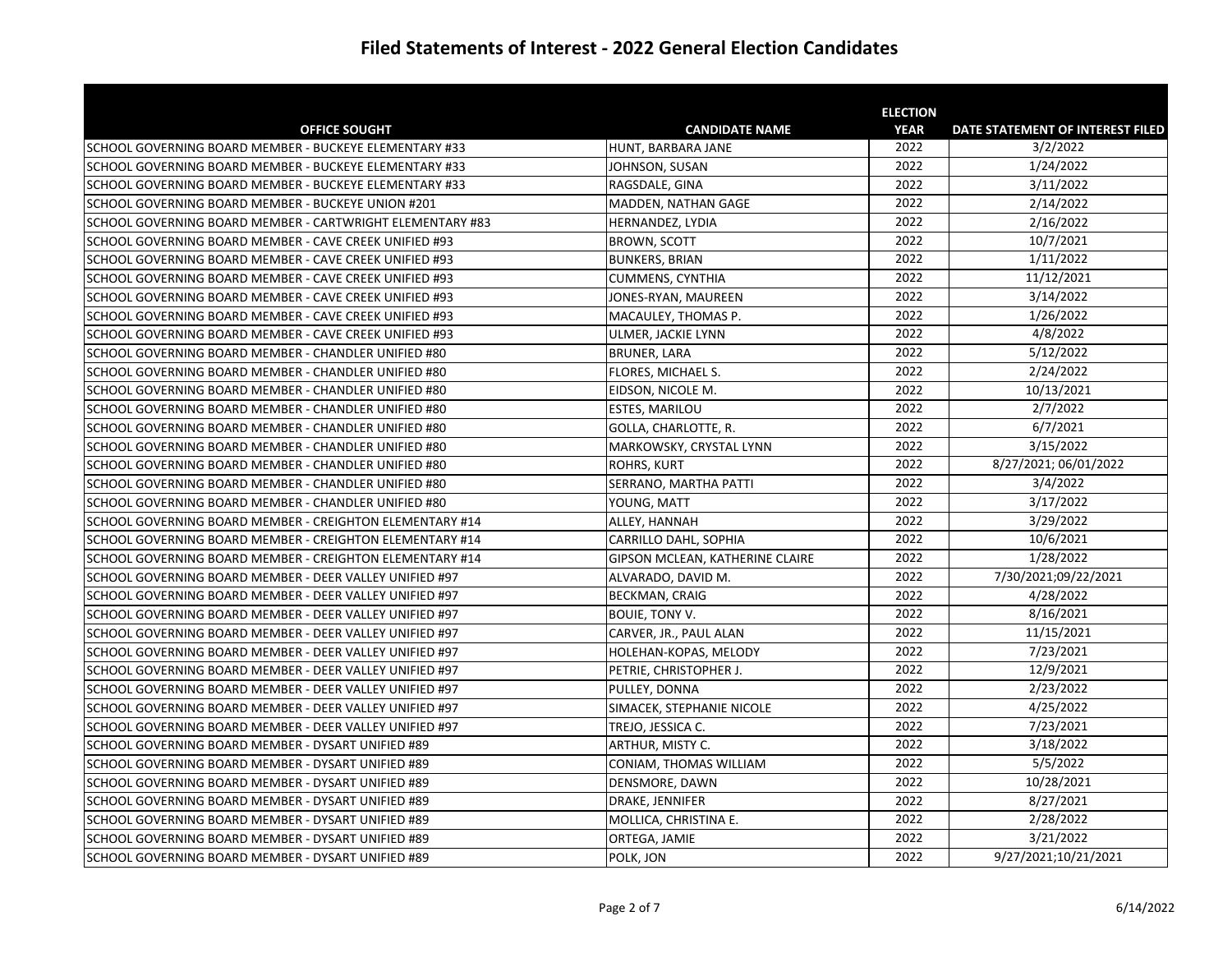|                                                               |                           | <b>ELECTION</b> |                                  |
|---------------------------------------------------------------|---------------------------|-----------------|----------------------------------|
| <b>OFFICE SOUGHT</b>                                          | <b>CANDIDATE NAME</b>     | <b>YEAR</b>     | DATE STATEMENT OF INTEREST FILED |
| SCHOOL GOVERNING BOARD MEMBER - E.V.I.T. #401, SUBDISTRICT #1 | <b>BOYLE, PETER</b>       | 2022            | 3/15/2022                        |
| SCHOOL GOVERNING BOARD MEMBER - E.V.I.T. #401, SUBDISTRICT #1 | FLEETHAM, JEFFREY L.      | 2022            | 8/3/2021                         |
| SCHOOL GOVERNING BOARD MEMBER - E.V.I.T. #401, SUBDISTRICT #5 | LUKE, CIEN HIATT          | 2022            | 1/13/2022                        |
| SCHOOL GOVERNING BOARD MEMBER - E.V.I.T. #401, SUBDISTRICT #5 | MURRAY, IAN E.            | 2022            | 10/12/2021                       |
| SCHOOL GOVERNING BOARD MEMBER - E.V.I.T. #401, SUBDISTRICT #5 | SCHAFFER METCALFE, LAURA  | 2022            | 3/1/2022                         |
| SCHOOL GOVERNING BOARD MEMBER - E.V.I.T. #401, SUBDISTRICT #7 | MCAFFEE, AMBER            | 2022            | 3/23/2022                        |
| SCHOOL GOVERNING BOARD MEMBER - E.V.I.T. #401, SUBDISTRICT #9 | BOGGS, SHELLI L.          | 2022            | 6/21/2021                        |
| SCHOOL GOVERNING BOARD MEMBER - E.V.I.T. #401, SUBDISTRICT #9 | MOORE, PATRICIA           | 2022            | 3/1/2022                         |
| SCHOOL GOVERNING BOARD MEMBER - FOUNTAIN HILLS UNIFIED #98    | ACKER, LILLIAN G.         | 2022            | 5/4/2022                         |
| SCHOOL GOVERNING BOARD MEMBER - FOUNTAIN HILLS UNIFIED #98    | AMSTUTZ, JENNIFER         | 2022            | 2/25/2022                        |
| SCHOOL GOVERNING BOARD MEMBER - FOUNTAIN HILLS UNIFIED #98    | LAMAR, TARA               | 2022            | 4/13/2022                        |
| SCHOOL GOVERNING BOARD MEMBER - FOUNTAIN HILLS UNIFIED #98    | REID, MADICYN             | 2022            | 4/21/2022                        |
| SCHOOL GOVERNING BOARD MEMBER - FOUNTAIN HILLS UNIFIED #98    | RUTKOWSKI, JUDY           | 2022            | 1/20/2022                        |
| SCHOOL GOVERNING BOARD MEMBER - FOUNTAIN HILLS UNIFIED #98    | SETTLE, LIBBY             | 2022            | 2/9/2022                         |
| SCHOOL GOVERNING BOARD MEMBER - FOWLER ELEMENTARY #45         | LOBATO, MARVENE R.        | 2022            | 3/29/2022                        |
| SCHOOL GOVERNING BOARD MEMBER - FOWLER ELEMENTARY #45         | MONTOYA, FRANCISCA        | 2022            | 2/15/2022                        |
| SCHOOL GOVERNING BOARD MEMBER - FOWLER ELEMENTARY #45         | PEREZ, LISA M.            | 2022            | 5/13/2022                        |
| SCHOOL GOVERNING BOARD MEMBER - FOWLER ELEMENTARY #45         | SUN, LEEZAH ELSA          | 2022            | 3/11/2022                        |
| SCHOOL GOVERNING BOARD MEMBER - GILBERT UNIFIED #41           | BEHUNIN, RANDALL SCOTT    | 2022            | 5/26/2021                        |
| SCHOOL GOVERNING BOARD MEMBER - GILBERT UNIFIED #41           | BRAINARD, JESSE           | 2022            | 8/30/2021                        |
| SCHOOL GOVERNING BOARD MEMBER - GILBERT UNIFIED #41           | EVANS, COLLETTE           | 2022            | 2/25/2022                        |
| SCHOOL GOVERNING BOARD MEMBER - GILBERT UNIFIED #41           | HUMPHERYS, JILL M.        | 2022            | 1/6/2022                         |
| SCHOOL GOVERNING BOARD MEMBER - GILBERT UNIFIED #41           | JONAS, TRINA              | 2022            | 2/17/2022                        |
| SCHOOL GOVERNING BOARD MEMBER - GILBERT UNIFIED #41           | LESUEUR, STEVEN RYAN      | 2022            | 1/29/2021                        |
| SCHOOL GOVERNING BOARD MEMBER - GILBERT UNIFIED #41           | O'CONNELL, ROBIN C.       | 2022            | 4/12/2022                        |
| SCHOOL GOVERNING BOARD MEMBER - GILBERT UNIFIED #41           | PAGE, RONDA               | 2022            | 2/24/2022                        |
| SCHOOL GOVERNING BOARD MEMBER - GILBERT UNIFIED #41           | PARKER, WILLIAM H.        | 2022            | 1/7/2022                         |
| SCHOOL GOVERNING BOARD MEMBER - GILBERT UNIFIED #41           | THOMPSON, CHAD D.         | 2022            | 2/7/2022                         |
| SCHOOL GOVERNING BOARD MEMBER - GILBERT UNIFIED #41           | TOON, WILLIAM F.B.        | 2022            | 8/19/2021                        |
| SCHOOL GOVERNING BOARD MEMBER - GILBERT UNIFIED #41           | TURNAGE, KEVIN D.         | 2022            | 5/31/2022                        |
| SCHOOL GOVERNING BOARD MEMBER - GILBERT UNIFIED #41           | YOUNG, RICHARD            | 2022            | 9/24/2021                        |
| SCHOOL GOVERNING BOARD MEMBER - GLENDALE ELEMENTARY #40       | <b>BARTELS, BRENDA E.</b> | 2022            | 2/3/2022                         |
| SCHOOL GOVERNING BOARD MEMBER - GLENDALE ELEMENTARY #40       | TERRILL, MICHAEL ANTHONY  | 2022            | 3/1/2022                         |
| SCHOOL GOVERNING BOARD MEMBER - GLENDALE UNION #205           | KENNEDY, PATRICE          | 2022            | 11/12/2021                       |
| SCHOOL GOVERNING BOARD MEMBER - GLENDALE UNION #205           | ULAN, PAUL DAVID          | 2022            | 12/20/2021                       |
| SCHOOL GOVERNING BOARD MEMBER - GLENDALE UNION #205           | VEIDMARK, NATALIE EVANS   | 2022            | 6/10/2022                        |
| SCHOOL GOVERNING BOARD MEMBER - HIGLEY UNIFIED #60            | <b>GARRETT, BROOKE</b>    | 2022            | 5/18/2022                        |
| SCHOOL GOVERNING BOARD MEMBER - HIGLEY UNIFIED #60            | LILIENTHAL, ROBERT E.     | 2022            | 5/20/2022; 05/31/2022            |
| SCHOOL GOVERNING BOARD MEMBER - HIGLEY UNIFIED #60            | MORALES, ROY E.           | 2022            | 9/15/2021                        |
| SCHOOL GOVERNING BOARD MEMBER - HIGLEY UNIFIED #60            | VAN HOEK, ANNA            | 2022            | 4/25/2022                        |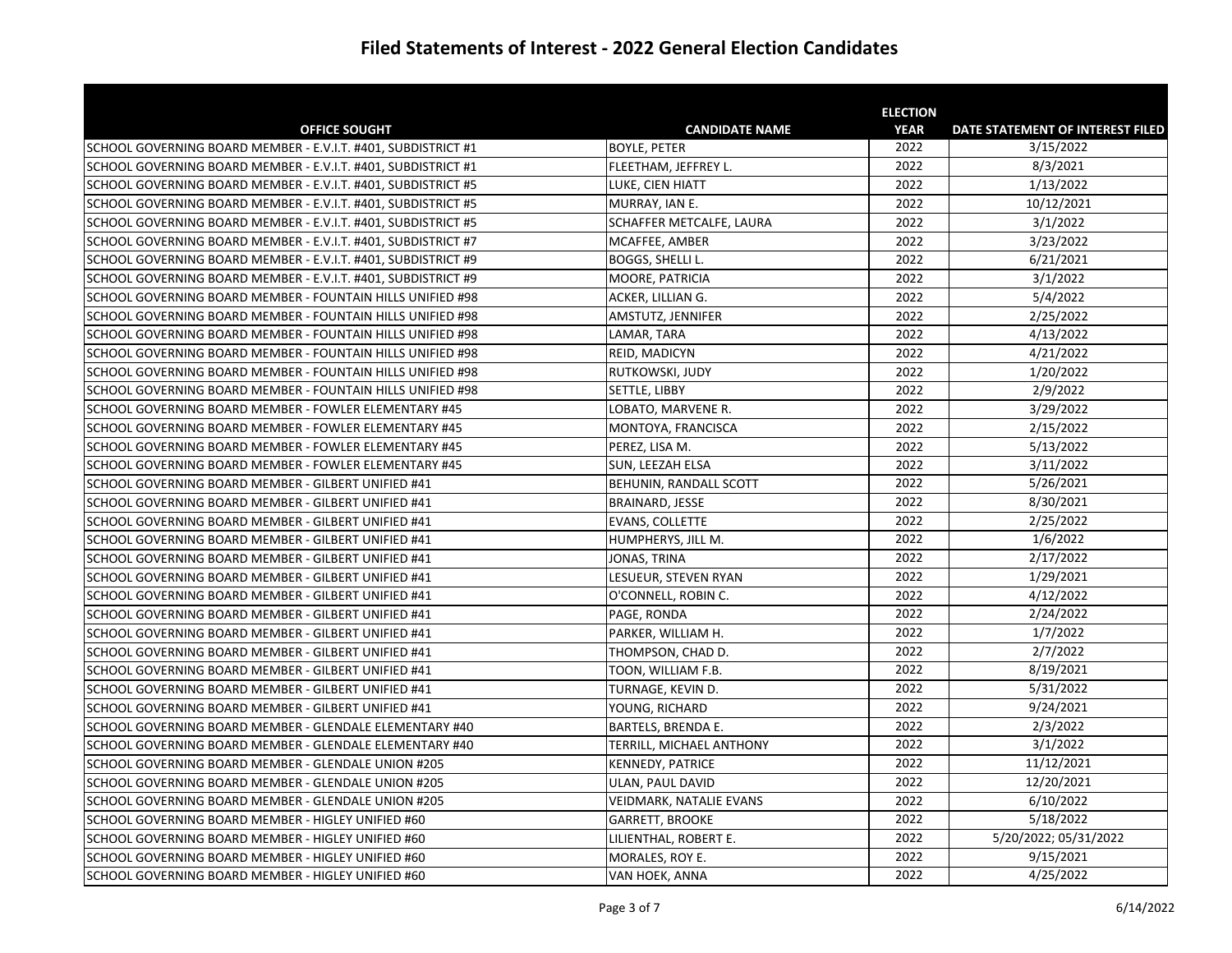|                                                           |                            | <b>ELECTION</b> |                                  |
|-----------------------------------------------------------|----------------------------|-----------------|----------------------------------|
| <b>OFFICE SOUGHT</b>                                      | <b>CANDIDATE NAME</b>      | <b>YEAR</b>     | DATE STATEMENT OF INTEREST FILED |
| SCHOOL GOVERNING BOARD MEMBER - HIGLEY UNIFIED #60        | <b>VURPILLAT, CURT</b>     | 2022            | 5/31/2022                        |
| SCHOOL GOVERNING BOARD MEMBER - HIGLEY UNIFIED #60        | WADE, AMANDA J.            | 2022            | 6/13/2022                        |
| SCHOOL GOVERNING BOARD MEMBER - HIGLEY UNIFIED #60        | WILSON, JILLIANNA          | 2022            | 3/9/2022                         |
| SCHOOL GOVERNING BOARD MEMBER - ISAAC ELEMENTARY #5       | GAREWAL, HARRY VALENZUELA  | 2022            | 5/31/2022                        |
| SCHOOL GOVERNING BOARD MEMBER - ISAAC ELEMENTARY #5       | JIMENEZ, PATRICIA          | 2022            | 2/3/2022                         |
| SCHOOL GOVERNING BOARD MEMBER - KYRENE ELEMENTARY #28     | NELSON, TRINE              | 2022            | 3/28/2022                        |
| SCHOOL GOVERNING BOARD MEMBER - KYRENE ELEMENTARY #28     | OHMAN, KRISTI M.           | 2022            | 11/8/2021                        |
| SCHOOL GOVERNING BOARD MEMBER - KYRENE ELEMENTARY #28     | WALSH, KEVIN               | 2022            | 3/14/2022                        |
| SCHOOL GOVERNING BOARD MEMBER - LAVEEN ELEMENTARY #59     | ABEGG, LINDA               | 2022            | 4/28/2022                        |
| SCHOOL GOVERNING BOARD MEMBER - LAVEEN ELEMENTARY #59     | BARRAGAN, JILL M.          | 2022            | 3/31/2022                        |
| SCHOOL GOVERNING BOARD MEMBER - LAVEEN ELEMENTARY #59     | RAND, SIMIR                | 2022            | 4/11/2022                        |
| SCHOOL GOVERNING BOARD MEMBER - LAVEEN ELEMENTARY #59     | SENTERS, RYAN              | 2022            | 4/5/2022; 04/26/2022; 06/13/2022 |
| SCHOOL GOVERNING BOARD MEMBER - LAVEEN ELEMENTARY #59     | WARD, FERN R.              | 2022            | 1/10/2022                        |
| SCHOOL GOVERNING BOARD MEMBER - LIBERTY ELEMENTARY #25    | AGUIRE, MARK               | 2022            | 5/2/2022                         |
| SCHOOL GOVERNING BOARD MEMBER - LIBERTY ELEMENTARY #25    | JENSEN, PAUL               | 2022            | 5/13/2022                        |
| SCHOOL GOVERNING BOARD MEMBER - LIBERTY ELEMENTARY #25    | KENYON, KRISTOPHER T.      | 2022            | 3/15/2022                        |
| SCHOOL GOVERNING BOARD MEMBER - LIBERTY ELEMENTARY #25    | PARKS, BRYAN               | 2022            | 6/22/2021                        |
| SCHOOL GOVERNING BOARD MEMBER - LITCHFIELD ELEMENTARY #79 | DOWLING, DENNIS R.         | 2022            | 11/8/2021                        |
| SCHOOL GOVERNING BOARD MEMBER - LITCHFIELD ELEMENTARY #79 | HILL, KIMBERLY R.          | 2022            | 3/23/2022                        |
| SCHOOL GOVERNING BOARD MEMBER - LITCHFIELD ELEMENTARY #79 | LANGE, SUZANNE             | 2022            | 4/13/2022                        |
| SCHOOL GOVERNING BOARD MEMBER - LITCHFIELD ELEMENTARY #79 | <b>MORAN, KIMBERLY</b>     | 2022            | 2/7/2022                         |
| SCHOOL GOVERNING BOARD MEMBER - LITCHFIELD ELEMENTARY #79 | OCHOA-MARTINEZ, TANAIRI    | 2022            | 4/28/2022                        |
| SCHOOL GOVERNING BOARD MEMBER - LITCHFIELD ELEMENTARY #79 | OWENS, RYAN D.             | 2022            | 9/9/2021                         |
| SCHOOL GOVERNING BOARD MEMBER - LITTLETON ELEMENTARY #65  | CENICEROS, MARKUS R.       | 2022            | 1/10/2022                        |
| SCHOOL GOVERNING BOARD MEMBER - LITTLETON ELEMENTARY #65  | NIELSON, M. CURTIS         | 2022            | 3/23/2022                        |
| SCHOOL GOVERNING BOARD MEMBER - LITTLETON ELEMENTARY #65  | SOUCINEK, AMY              | 2022            | 2/8/2022                         |
| SCHOOL GOVERNING BOARD MEMBER - MADISON ELEMENTARY #38    | KHAZAI, MITRA              | 2022            | 1/26/2022                        |
| SCHOOL GOVERNING BOARD MEMBER - MADISON ELEMENTARY #38    | ROBINSON, JONATHAN         | 2022            | 4/11/2022                        |
| SCHOOL GOVERNING BOARD MEMBER - MADISON ELEMENTARY #38    | THOMPSON, CHRISTINE M.     | 2022            | 2/18/2022                        |
| SCHOOL GOVERNING BOARD MEMBER - MESA UNIFIED #4           | DEER, RAYMOND L.           | 2022            | 6/6/2022                         |
| SCHOOL GOVERNING BOARD MEMBER - MESA UNIFIED #4           | HAMLET, CHRISTOPHER WAYNE  | 2022            | 9/1/2021                         |
| SCHOOL GOVERNING BOARD MEMBER - MESA UNIFIED #4           | HUTCHINSON, MARCIE         | 2022            | 4/25/2022                        |
| SCHOOL GOVERNING BOARD MEMBER - MESA UNIFIED #4           | MARTINEZ, JACOB D.         | 2022            | 12/22/2021                       |
| SCHOOL GOVERNING BOARD MEMBER - MESA UNIFIED #4           | STEELE, EDWARD             | 2022            | 11/8/2021                        |
| SCHOOL GOVERNING BOARD MEMBER - MESA UNIFIED #4           | STRICKLAND, JAMES M.       | 2022            | 5/28/2021                        |
| SCHOOL GOVERNING BOARD MEMBER - MESA UNIFIED #4           | WALDEN, RACHEL             | 2022            | 6/25/2021                        |
| SCHOOL GOVERNING BOARD MEMBER - MESA UNIFIED #4           | WRIGHT, J.R.               | 2022            | 4/18/2022                        |
| SCHOOL GOVERNING BOARD MEMBER - MORRISTOWN ELEMENTARY #75 | MCCOLLUM, BERNADINE        | 2022            | 6/2/2022                         |
| SCHOOL GOVERNING BOARD MEMBER - MURPHY ELEMENTARY #21     | COFFMAN, REBECCA           | 2022            | 11/19/2021                       |
| SCHOOL GOVERNING BOARD MEMBER - MURPHY ELEMENTARY #21     | GONZALEZ, GUADALUPE MOLINA | 2022            | 4/8/2022                         |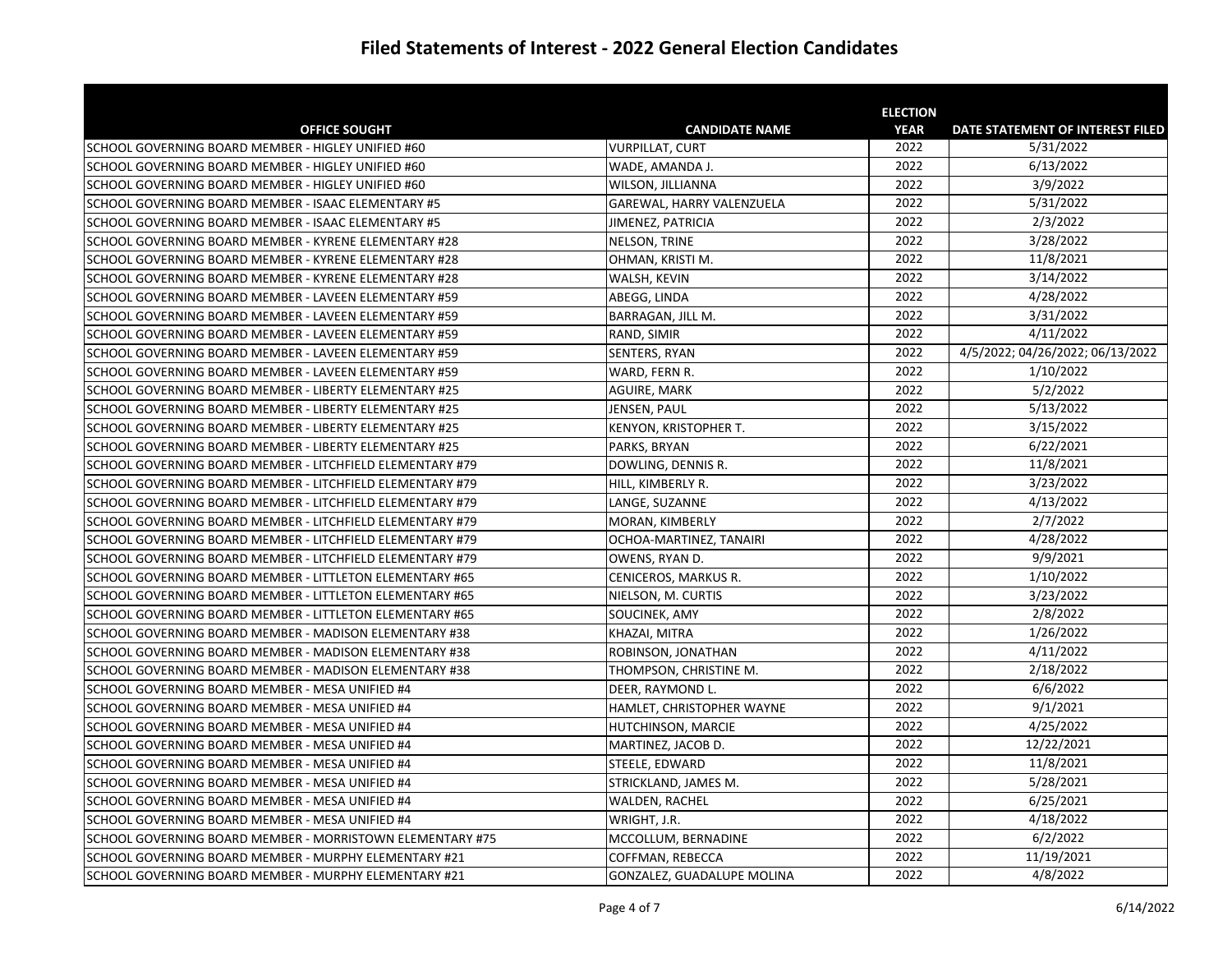|                                                             |                             | <b>ELECTION</b> |                                  |
|-------------------------------------------------------------|-----------------------------|-----------------|----------------------------------|
| <b>OFFICE SOUGHT</b>                                        | <b>CANDIDATE NAME</b>       | <b>YEAR</b>     | DATE STATEMENT OF INTEREST FILED |
| SCHOOL GOVERNING BOARD MEMBER - NADABURG UNIFIED #81        | PARRIS, DEBORAH A.          | 2022            | 2/11/2022                        |
| SCHOOL GOVERNING BOARD MEMBER - NADABURG UNIFIED #81        | SERRANO, VALARIE J.         | 2022            | 4/1/2022                         |
| SCHOOL GOVERNING BOARD MEMBER - OSBORN ELEMENTARY #8        | CAHAL, JOHN MARTIN          | 2022            | 10/28/2021                       |
| SCHOOL GOVERNING BOARD MEMBER - OSBORN ELEMENTARY #8        | <b>FLAMAND, JUAN CARLOS</b> | 2022            | 2/11/2022                        |
| SCHOOL GOVERNING BOARD MEMBER - OSBORN ELEMENTARY #8        | <b>GREENBERG, LEANNE</b>    | 2022            | 6/3/2022                         |
| SCHOOL GOVERNING BOARD MEMBER - OSBORN ELEMENTARY #8        | RAMOS, VIOLETA M.           | 2022            | 5/20/2022                        |
| SCHOOL GOVERNING BOARD MEMBER - OSBORN ELEMENTARY #8        | THOMPSON, ERIC              | 2022            | 3/22/2022                        |
| SCHOOL GOVERNING BOARD MEMBER - PARADISE VALLEY UNIFIED #69 | AEILSTS, FRED L.            | 2022            | 11/9/2021                        |
| SCHOOL GOVERNING BOARD MEMBER - PARADISE VALLEY UNIFIED #69 | <b>BAKER, KERRY LYNN</b>    | 2022            | 2/28/2022                        |
| SCHOOL GOVERNING BOARD MEMBER - PARADISE VALLEY UNIFIED #69 | <b>BISTROW, ERIC J.</b>     | 2022            | 6/10/2022                        |
| SCHOOL GOVERNING BOARD MEMBER - PARADISE VALLEY UNIFIED #69 | CHRISTENSEN, SANDRA         | 2022            | 6/7/2021                         |
| SCHOOL GOVERNING BOARD MEMBER - PARADISE VALLEY UNIFIED #69 | <b>EVENSON, SHERYL</b>      | 2022            | 10/19/2021                       |
| SCHOOL GOVERNING BOARD MEMBER - PARADISE VALLEY UNIFIED #69 | FARR, LISANNE "LISA"        | 2022            | 12/17/2021                       |
| SCHOOL GOVERNING BOARD MEMBER - PARADISE VALLEY UNIFIED #69 | JACKSON, EDWARD             | 2022            | 8/20/2021                        |
| SCHOOL GOVERNING BOARD MEMBER - PARADISE VALLEY UNIFIED #69 | MATURA, SUSAN D.            | 2022            | 12/9/2021                        |
| SCHOOL GOVERNING BOARD MEMBER - PARADISE VALLEY UNIFIED #69 | PANTERA, TONY M.            | 2022            | 11/23/2021                       |
| SCHOOL GOVERNING BOARD MEMBER - PARADISE VALLEY UNIFIED #69 | SARNI, MARCY H.             | 2022            | 8/2/2021                         |
| SCHOOL GOVERNING BOARD MEMBER - PENDERGAST ELEMENTARY #92   | QUEZADA, MARTIN J.          | 2022            | 12/27/2021                       |
| SCHOOL GOVERNING BOARD MEMBER - PENDERGAST ELEMENTARY #92   | SERIN, SUSAN M.             | 2022            | 3/18/2022                        |
| SCHOOL GOVERNING BOARD MEMBER - PEORIA UNIFIED #11          | BUSAM, LINDA J.             | 2022            | 3/31/2021                        |
| SCHOOL GOVERNING BOARD MEMBER - PEORIA UNIFIED #11          | EWING, MELISSA ANNE         | 2022            | 2/1/2022                         |
| SCHOOL GOVERNING BOARD MEMBER - PEORIA UNIFIED #11          | ROOKS, HEATHER KAY          | 2022            | 3/9/2021; 5/20/21                |
| SCHOOL GOVERNING BOARD MEMBER - PEORIA UNIFIED #11          | <b>SEXTON, AMY</b>          | 2022            | 2/17/2022                        |
| SCHOOL GOVERNING BOARD MEMBER - PEORIA UNIFIED #11          | STARKMAN, KARRI MARIE       | 2022            | 3/29/2022                        |
| SCHOOL GOVERNING BOARD MEMBER - PEORIA UNIFIED #11          | UPDEGRAFF-DAY, DEVON        | 2022            | 6/7/2021                         |
| SCHOOL GOVERNING BOARD MEMBER - PHOENIX ELEMENTARY #1       | DE LA ROSA, ERIKA ISABEL    | 2022            | 3/10/2022                        |
| SCHOOL GOVERNING BOARD MEMBER - PHOENIX ELEMENTARY #1       | NOVAK, WILLIAM CHARLES      | 2022            | 5/19/2022                        |
| SCHOOL GOVERNING BOARD MEMBER - PHOENIX ELEMENTARY #1       | TRUJILLO, CARMEN R.         | 2022            | 4/14/2021                        |
| SCHOOL GOVERNING BOARD MEMBER - PHOENIX UNION #210, WARD 1  | DE LOS SANTOS, OSCAR        | 2022            | 2/23/2022                        |
| SCHOOL GOVERNING BOARD MEMBER - PHOENIX UNION #210, WARD 1  | ROSS, NAKETA                | 2022            | 1/5/2022                         |
| SCHOOL GOVERNING BOARD MEMBER - PHOENIX UNION #210, WARD 2  | AVERSA, ALAN                | 2022            | 5/11/2022                        |
| SCHOOL GOVERNING BOARD MEMBER - PHOENIX UNION #210, WARD 2  | BINGHAM II, GEORGE NELSON   | 2022            | 10/28/2021                       |
| SCHOOL GOVERNING BOARD MEMBER - PHOENIX UNION #210, WARD 2  | OLIVER, SIGNA RENEE         | 2022            | 4/11/2022; 04/28/2022            |
| SCHOOL GOVERNING BOARD MEMBER - PHOENIX UNION #210, WARD 2  | <b>WOOLEY, PHILLIP</b>      | 2022            | 5/15/2022                        |
| SCHOOL GOVERNING BOARD MEMBER - PHOENIX UNION #210, WARD 3  | LUCKING, CHARLES WALTER     | 2022            | 1/31/2022                        |
| SCHOOL GOVERNING BOARD MEMBER - PHOENIX UNION #210, WARD 3  | PARRA, STEPHANIE T.         | 2022            | 1/24/2022                        |
| SCHOOL GOVERNING BOARD MEMBER - PHOENIX UNION #210, WARD 3  | WATSON, ELIJAH              | 2022            | 10/11/2021                       |
| SCHOOL GOVERNING BOARD MEMBER - PHOENIX UNION #210, WARD 4  | AUDRAIN, RICHARD LENNON     | 2022            | 7/18/2021                        |
| SCHOOL GOVERNING BOARD MEMBER - PHOENIX UNION #210, WARD 4  | NAPA, CEYSHE VOILA KAHN     | 2022            | 4/7/2022                         |
| SCHOOL GOVERNING BOARD MEMBER - PHOENIX UNION #210, WARD 4  | NUNN, MATTHEW CARY          | 2022            | 3/24/2021                        |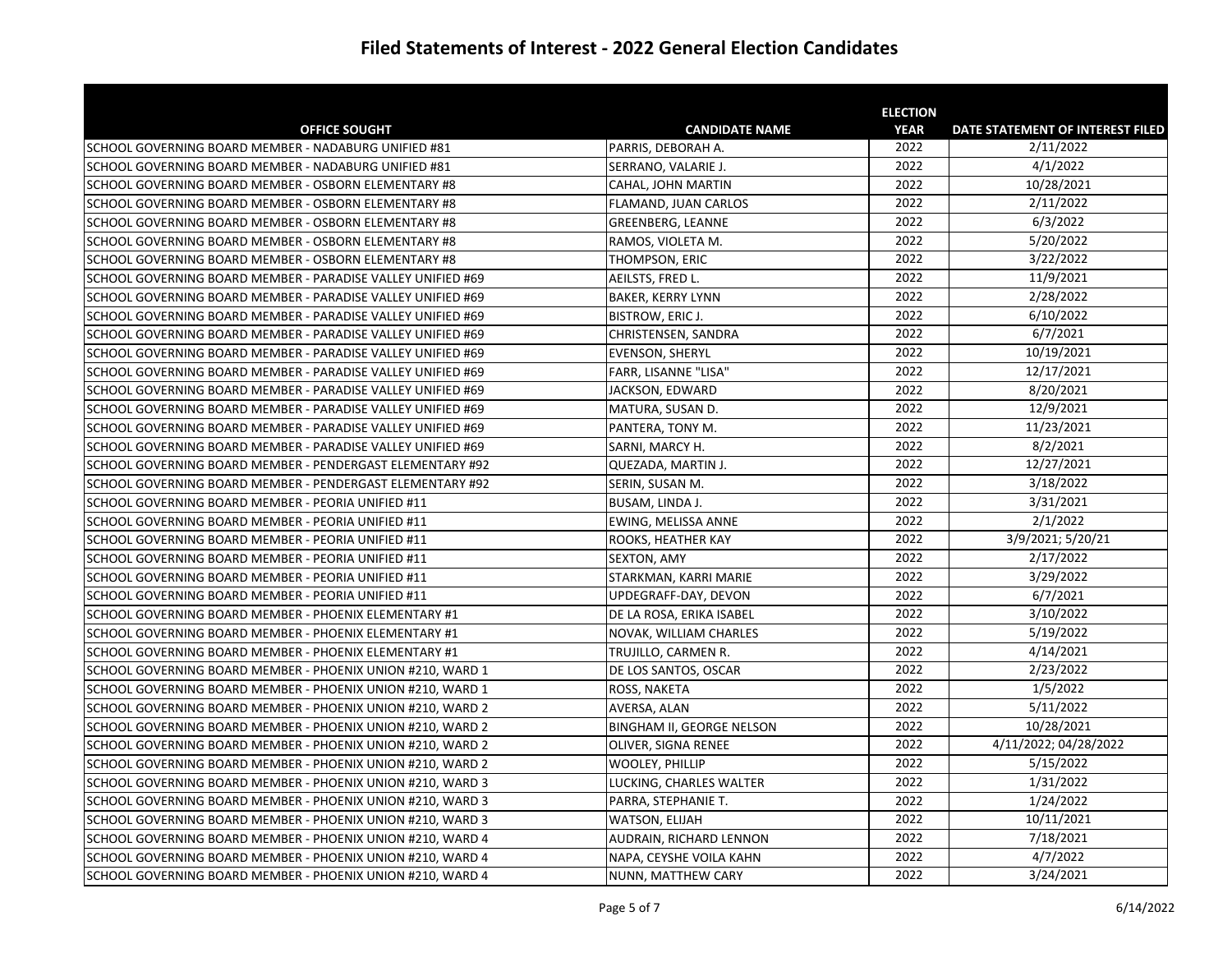|                                                             |                          | <b>ELECTION</b> |                                  |
|-------------------------------------------------------------|--------------------------|-----------------|----------------------------------|
| <b>OFFICE SOUGHT</b>                                        | <b>CANDIDATE NAME</b>    | <b>YEAR</b>     | DATE STATEMENT OF INTEREST FILED |
| SCHOOL GOVERNING BOARD MEMBER - PHOENIX UNION #210, WARD 5  | GALLARDO, STEVE          | 2022            | 7/23/2021; 9/2/2021              |
| SCHOOL GOVERNING BOARD MEMBER - PHOENIX UNION #210, WARD 5  | HERNANDEZ, JENNIFER      | 2022            | 4/11/2022                        |
| SCHOOL GOVERNING BOARD MEMBER - QUEEN CREEK UNIFIED #95     | BOHART, SEAN ANDREW      | 2022            | 12/29/2020                       |
| SCHOOL GOVERNING BOARD MEMBER - QUEEN CREEK UNIFIED #95     | <b>BRAGUE, KEN</b>       | 2022            | 11/22/2021                       |
| SCHOOL GOVERNING BOARD MEMBER - QUEEN CREEK UNIFIED #95     | DAVIS, SAMANTHA          | 2022            | 9/8/2021                         |
| SCHOOL GOVERNING BOARD MEMBER - QUEEN CREEK UNIFIED #95     | HOFFMAN, KIMBERLY ANNE   | 2022            | 1/11/2022                        |
| SCHOOL GOVERNING BOARD MEMBER - QUEEN CREEK UNIFIED #95     | KNOX, JAMES              | 2022            | 3/30/2022                        |
| SCHOOL GOVERNING BOARD MEMBER - QUEEN CREEK UNIFIED #95     | POWELL, MARK S.          | 2022            | 5/17/2022                        |
| SCHOOL GOVERNING BOARD MEMBER - RIVERSIDE ELEMENTARY #2     | LUCKIE, JOYCE A.         | 2022            | 4/28/2022                        |
| SCHOOL GOVERNING BOARD MEMBER - RIVERSIDE ELEMENTARY #2     | MARTINEZ, MARTIN         | 2022            | 5/11/2022                        |
| SCHOOL GOVERNING BOARD MEMBER - ROOSEVELT ELEMENTARY #66    | DAILEY, JOSEPH CHARLES   | 2022            | 4/29/2022                        |
| SCHOOL GOVERNING BOARD MEMBER - ROOSEVELT ELEMENTARY #66    | FRANKIEWICZ, MEGAN MARIE | 2022            | 4/12/2022                        |
| SCHOOL GOVERNING BOARD MEMBER - ROOSEVELT ELEMENTARY #66    | HODGE, ASHLEY            | 2022            | 3/21/2022                        |
| SCHOOL GOVERNING BOARD MEMBER - ROOSEVELT ELEMENTARY #66    | JUVERA, RAY M.           | 2022            | 4/29/2022                        |
| SCHOOL GOVERNING BOARD MEMBER - ROOSEVELT ELEMENTARY #66    | MERCADO, NICOLE VANESSA  | 2022            | 2/26/2021                        |
| SCHOOL GOVERNING BOARD MEMBER - SADDLE MOUNTAIN UNIFIED #90 | AMARAL, AMY MARIE        | 2022            | 1/7/2022                         |
| SCHOOL GOVERNING BOARD MEMBER - SADDLE MOUNTAIN UNIFIED #90 | BLACKSON, DANIEL E.      | 2022            | 3/29/2022                        |
| SCHOOL GOVERNING BOARD MEMBER - SADDLE MOUNTAIN UNIFIED #90 | COSTELLO, JAMES S.       | 2022            | 1/6/2022                         |
| SCHOOL GOVERNING BOARD MEMBER - SADDLE MOUNTAIN UNIFIED #90 | WAID, JOHN DUKE          | 2022            | 4/1/2022                         |
| SCHOOL GOVERNING BOARD MEMBER - SCOTTSDALE UNIFIED #48      | BAKKE, JONATHAN          | 2022            | 8/23/2021                        |
| SCHOOL GOVERNING BOARD MEMBER - SCOTTSDALE UNIFIED #48      | CARNEY, AMY              | 2022            | 10/19/2021                       |
| SCHOOL GOVERNING BOARD MEMBER - SCOTTSDALE UNIFIED #48      | GAUDIO, MARY ELIZABETH   | 2022            | 1/25/2022                        |
| SCHOOL GOVERNING BOARD MEMBER - SCOTTSDALE UNIFIED #48      | GREENBURG, JANN-MICHAEL  | 2022            | 3/18/2021                        |
| SCHOOL GOVERNING BOARD MEMBER - SCOTTSDALE UNIFIED #48      | HORSCH, NICHOLAS J.      | 2022            | 11/15/2021                       |
| SCHOOL GOVERNING BOARD MEMBER - SCOTTSDALE UNIFIED #48      | HOUGH, CURTIS JAMES      | 2022            | 1/14/2022; 2/14/2022             |
| SCHOOL GOVERNING BOARD MEMBER - SCOTTSDALE UNIFIED #48      | KECK, ANDREA M.          | 2022            | 10/12/2021                       |
| SCHOOL GOVERNING BOARD MEMBER - SCOTTSDALE UNIFIED #48      | RANDALL, MICHELLE MARIE  | 2022            | 11/3/2021                        |
| SCHOOL GOVERNING BOARD MEMBER - SCOTTSDALE UNIFIED #48      | SOLEM, SARA              | 2022            | 2/10/2022                        |
| SCHOOL GOVERNING BOARD MEMBER - SCOTTSDALE UNIFIED #48      | VAULES, ROBERT J.        | 2022            | 7/15/2021                        |
| SCHOOL GOVERNING BOARD MEMBER - SCOTTSDALE UNIFIED #48      | WERNER, CARINE           | 2022            | 1/21/2022                        |
| SCHOOL GOVERNING BOARD MEMBER - TEMPE ELEMENTARY #3         | MORALES, PATRICK         | 2022            | 10/12/2021                       |
| SCHOOL GOVERNING BOARD MEMBER - TEMPE ELEMENTARY #3         | TERRILL, MICHAEL ANTHONY | 2022            | 3/11/2021                        |
| SCHOOL GOVERNING BOARD MEMBER - TEMPE ELEMENTARY #3         | THIRY, RAY               | 2022            | 8/10/2021                        |
| SCHOOL GOVERNING BOARD MEMBER - TEMPE ELEMENTARY #3         | WINSOR, CHARLOTTE        | 2022            | 11/15/2021                       |
| SCHOOL GOVERNING BOARD MEMBER - TEMPE UNION #213            | BARRAZA, ANDRES ADAN     | 2022            | 3/28/2022                        |
| SCHOOL GOVERNING BOARD MEMBER - TEMPE UNION #213            | EHMANN, VICTORIA A.      | 2022            | 12/30/2021                       |
| SCHOOL GOVERNING BOARD MEMBER - TEMPE UNION #213            | GARCIA, BRIAN            | 2022            | 3/9/2022                         |
| SCHOOL GOVERNING BOARD MEMBER - TEMPE UNION #213            | KINGSLEY, STEPHAN A.     | 2022            | 5/23/2022                        |
| SCHOOL GOVERNING BOARD MEMBER - TEMPE UNION #213            | OSUNA, ISMAEL C.         | 2022            | 4/25/2022                        |
| SCHOOL GOVERNING BOARD MEMBER - TEMPE UNION #213            | PRATT, MARGARET ELLEN    | 2022            | 4/7/2022                         |